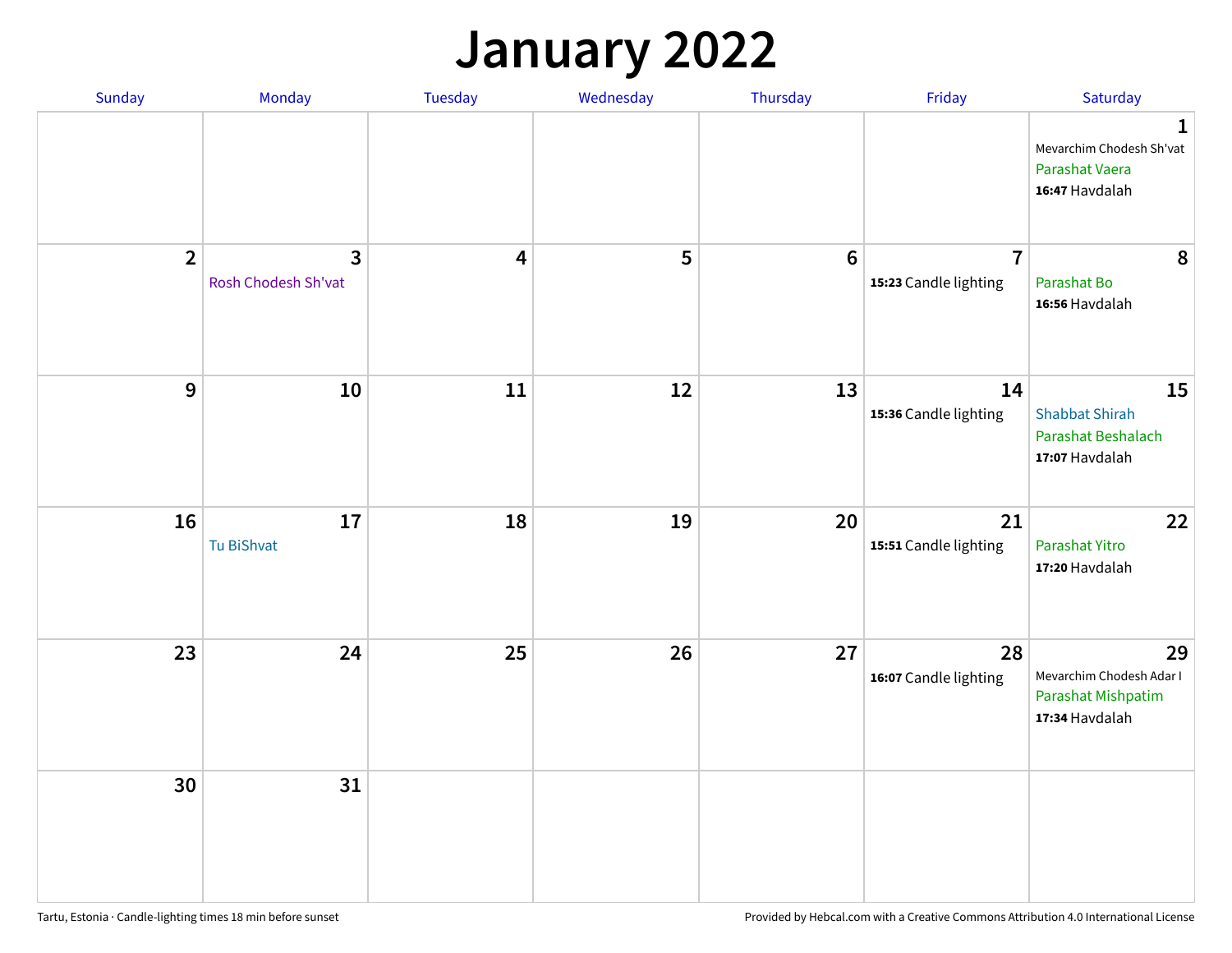# **February 2022**

| Sunday  | <b>Monday</b>  | <b>Tuesday</b>                      | Wednesday                           | Thursday       | Friday                                           | Saturday                                                                                          |
|---------|----------------|-------------------------------------|-------------------------------------|----------------|--------------------------------------------------|---------------------------------------------------------------------------------------------------|
|         |                | $\mathbf{1}$<br>Rosh Chodesh Adar I | $\mathbf{2}$<br>Rosh Chodesh Adar I | $\overline{3}$ | $\overline{\mathbf{4}}$<br>16:24 Candle lighting | 5<br>Parashat Terumah<br>17:49 Havdalah                                                           |
| $\bf 6$ | $\overline{7}$ | 8                                   | 9                                   | 10             | 11<br>16:41 Candle lighting                      | 12<br>Parashat Tetzaveh<br>18:04 Havdalah                                                         |
| 13      | 14             | 15<br><b>Purim Katan</b>            | 16                                  | 17             | 18<br>16:58 Candle lighting                      | 19<br>Parashat Ki Tisa<br>18:20 Havdalah                                                          |
| 20      | 21             | 22                                  | 23                                  | 24             | 25<br>17:15 Candle lighting                      | 26<br><b>Shabbat Shekalim</b><br>Mevarchim Chodesh Adar II<br>Parashat Vayakhel<br>18:35 Havdalah |
| 27      | 28             |                                     |                                     |                |                                                  |                                                                                                   |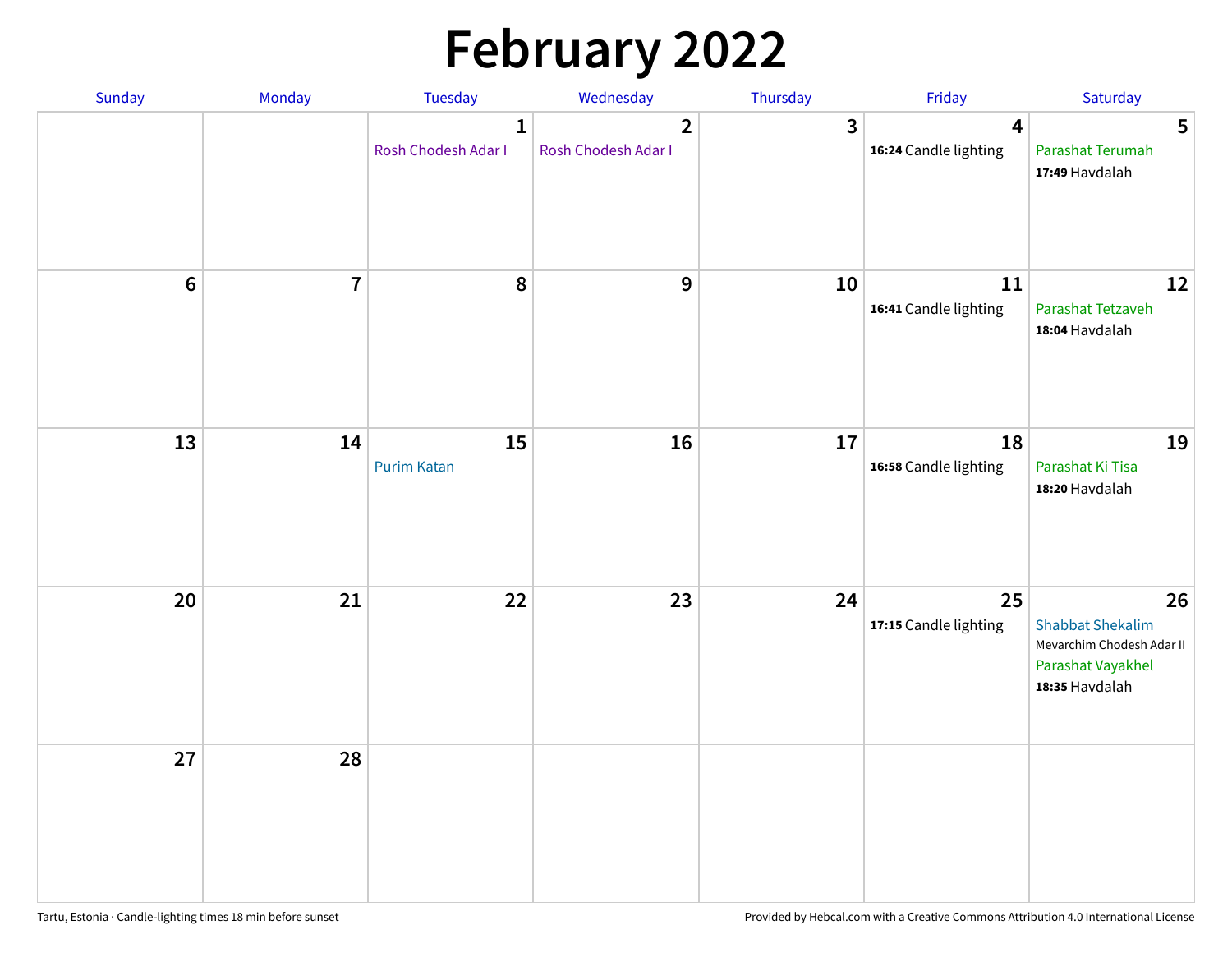## **March 2022**

| Sunday  | <b>Monday</b>           | <b>Tuesday</b> | Wednesday                                                                                | Thursday                  | Friday                                              | Saturday                                                                                   |
|---------|-------------------------|----------------|------------------------------------------------------------------------------------------|---------------------------|-----------------------------------------------------|--------------------------------------------------------------------------------------------|
|         |                         | $\mathbf{1}$   | $\overline{2}$                                                                           | 3<br>Rosh Chodesh Adar II | 4<br>Rosh Chodesh Adar II<br>17:32 Candle lighting  | 5<br>Parashat Pekudei<br>18:51 Havdalah                                                    |
| $\bf 6$ | $\overline{\mathbf{7}}$ | 8              | 9                                                                                        | 10                        | 11<br>17:48 Candle lighting                         | 12<br><b>Shabbat Zachor</b><br>Parashat Vayikra<br>19:07 Havdalah                          |
| 13      | 14                      | 15             | 16<br>04:28 Fast begins<br><b>Ta'anit Esther</b><br>19:06 Fast ends<br><b>Erev Purim</b> | 17<br>Purim               | 18<br><b>Shushan Purim</b><br>18:04 Candle lighting | 19<br>Parashat Tzav<br>19:24 Havdalah                                                      |
| 20      | 21                      | 22             | 23                                                                                       | 24                        | 25<br>18:20 Candle lighting                         | 26<br><b>Shabbat Parah</b><br>Mevarchim Chodesh Nisan<br>Parashat Shmini<br>19:41 Havdalah |
| 27      | 28                      | 29             | 30                                                                                       | 31                        |                                                     |                                                                                            |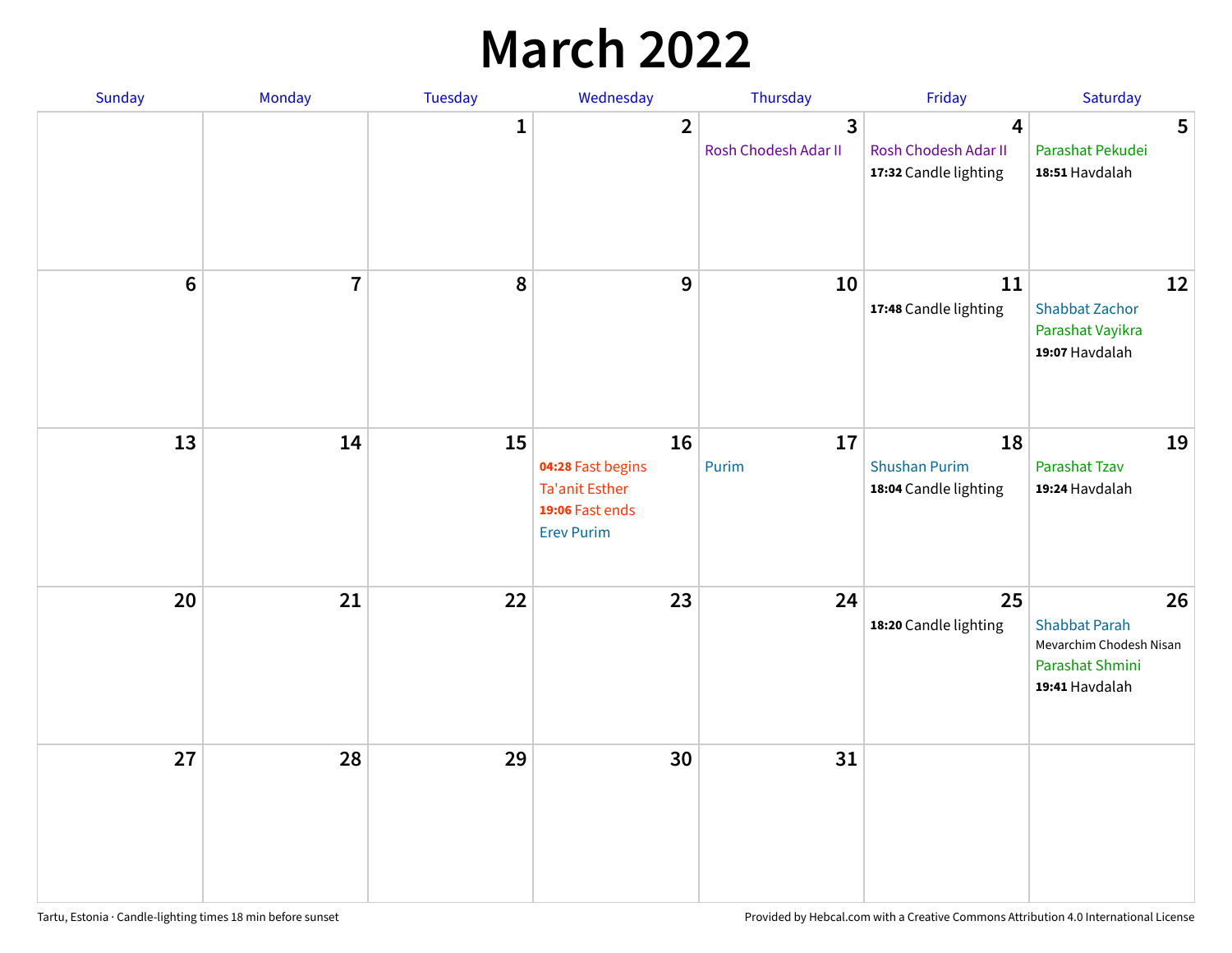## **April 2022**

| Sunday                                   | Monday                  | <b>Tuesday</b>         | Wednesday             | Thursday                                        | Friday                                                                                            | Saturday                                                                                        |
|------------------------------------------|-------------------------|------------------------|-----------------------|-------------------------------------------------|---------------------------------------------------------------------------------------------------|-------------------------------------------------------------------------------------------------|
|                                          |                         |                        |                       |                                                 | $\mathbf{1}$<br>19:36 Candle lighting                                                             | 2<br><b>Shabbat HaChodesh</b><br><b>Rosh Chodesh Nisan</b><br>Parashat Tazria<br>20:58 Havdalah |
| 3                                        | 4                       | 5                      | $6\phantom{1}6$       | $\overline{7}$                                  | 8<br>19:52 Candle lighting                                                                        | 9<br><b>Shabbat HaGadol</b><br>Parashat Metzora<br>21:16 Havdalah                               |
| 10                                       | 11<br>Yom HaAliyah      | 12                     | 13                    | 14                                              | 15<br>03:35 Fast begins<br><b>Ta'anit Bechorot</b><br><b>Erev Pesach</b><br>20:07 Candle lighting | 16<br><b>Pesach I</b><br>21:35 Candle lighting                                                  |
| 17<br><b>Pesach II</b><br>21:38 Havdalah | 18<br>Pesach III (CH"M) | 19<br>Pesach IV (CH"M) | 20<br>Pesach V (CH"M) | 21<br>Pesach VI (CH"M)<br>20:21 Candle lighting | 22<br><b>Pesach VII</b><br>20:24 Candle lighting                                                  | 23<br><b>Pesach VIII</b><br>21:55 Havdalah                                                      |
| 24                                       | 25                      | 26                     | 27                    | 28<br>Yom HaShoah                               | 29<br>20:40 Candle lighting                                                                       | 30<br>Mevarchim Chodesh Iyyar<br>Parashat Achrei Mot<br>22:16 Havdalah                          |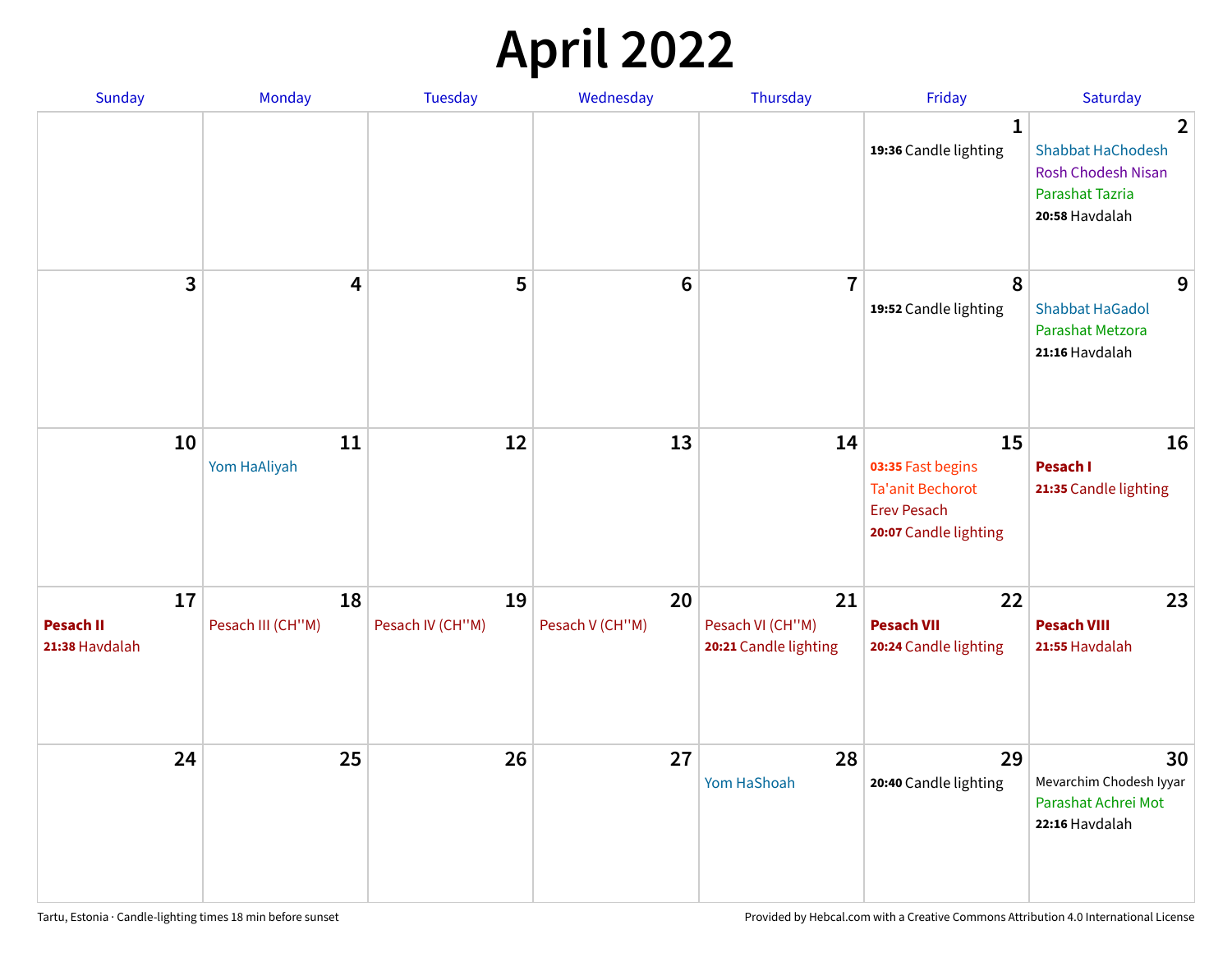## **May 2022**

| Sunday                  | Monday                               | Tuesday                         | Wednesday          | Thursday            | Friday                                  | Saturday                                                               |
|-------------------------|--------------------------------------|---------------------------------|--------------------|---------------------|-----------------------------------------|------------------------------------------------------------------------|
| 1<br>Rosh Chodesh Iyyar | $\overline{2}$<br>Rosh Chodesh Iyyar | 3                               | 4<br>Yom HaZikaron | 5<br>Yom HaAtzma'ut | $6\phantom{1}$<br>20:55 Candle lighting | $\overline{7}$<br>Parashat Kedoshim<br>22:39 Havdalah                  |
| $\pmb{8}$               | $9$                                  | $10\,$                          | 11                 | 12                  | 13<br>21:11 Candle lighting             | 14<br><b>Parashat Emor</b><br>23:02 Havdalah                           |
| 15<br>Pesach Sheni      | 16                                   | 17                              | 18                 | 19<br>Lag BaOmer    | 20<br>21:26 Candle lighting             | 21<br>Parashat Behar<br>23:27 Havdalah                                 |
| 22                      | 23                                   | 24                              | 25                 | 26                  | 27<br>21:39 Candle lighting             | 28<br>Mevarchim Chodesh Sivan<br>Parashat Bechukotai<br>23:54 Havdalah |
| 29<br>Yom Yerushalayim  | 30                                   | 31<br><b>Rosh Chodesh Sivan</b> |                    |                     |                                         |                                                                        |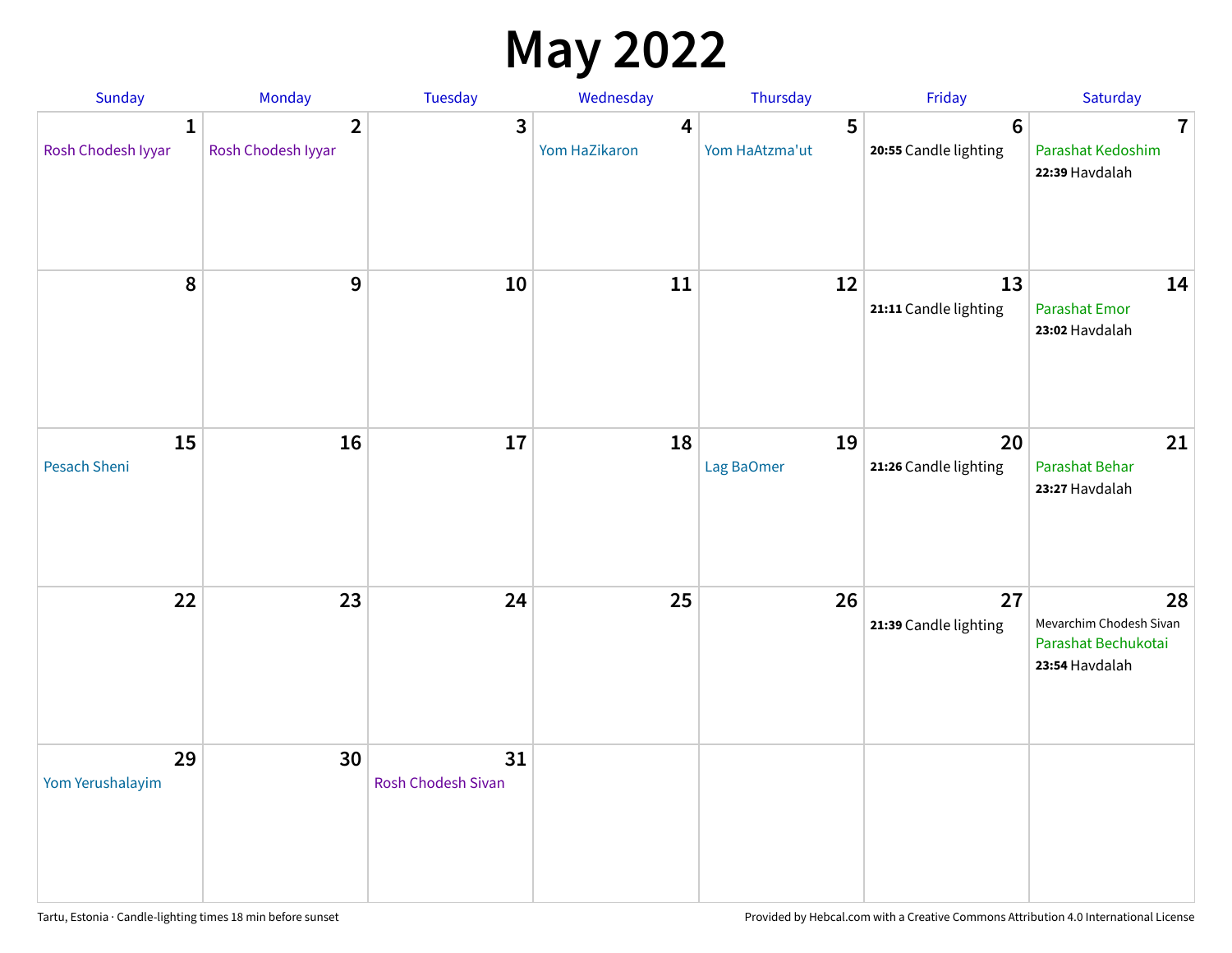#### **June 2022**

| Sunday                                         | Monday                                                | Tuesday        | Wednesday                | Thursday                        | Friday                      | Saturday                                                               |
|------------------------------------------------|-------------------------------------------------------|----------------|--------------------------|---------------------------------|-----------------------------|------------------------------------------------------------------------|
|                                                |                                                       |                | 1                        | $\overline{2}$                  | 3<br>21:50 Candle lighting  | 4<br><b>Erev Shavuot</b><br>Parashat Bamidbar<br>00:24 Candle lighting |
| 5<br><b>Shavuot I</b><br>00:28 Candle lighting | $6\phantom{1}$<br><b>Shavuot II</b><br>00:33 Havdalah | $\overline{7}$ | 8                        | 9                               | 10<br>21:59 Candle lighting | 11<br>Parashat Nasso                                                   |
| 12                                             | 13                                                    | 14             | 15                       | 16                              | 17<br>22:04 Candle lighting | 18<br>Parashat Beha'alotcha                                            |
| 19                                             | 20                                                    | 21             | 22                       | 23                              | 24<br>22:06 Candle lighting | 25<br>Mevarchim Chodesh Tamuz<br>Parashat Sh'lach                      |
| 26                                             | 27                                                    | 28             | 29<br>Rosh Chodesh Tamuz | 30<br><b>Rosh Chodesh Tamuz</b> |                             |                                                                        |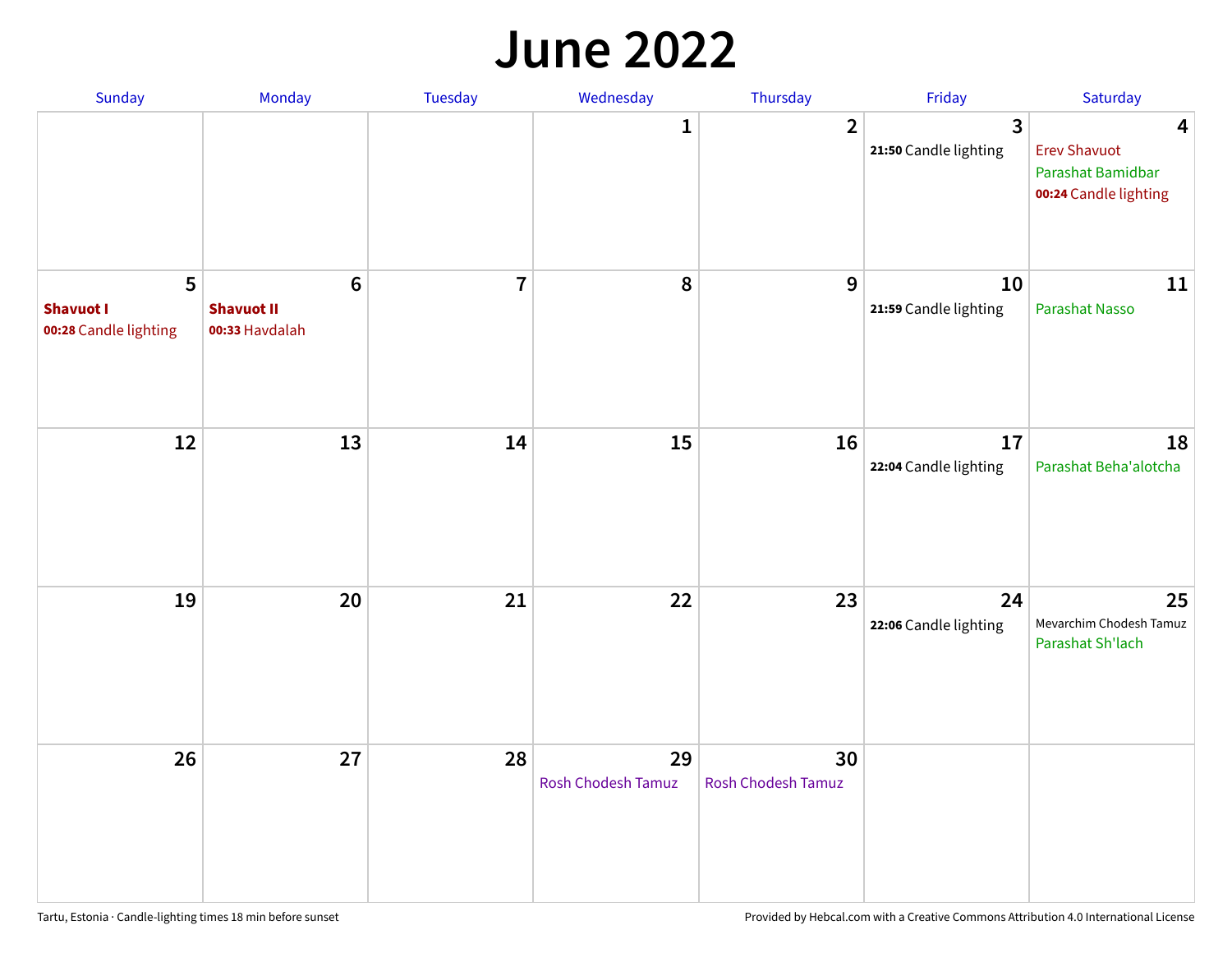## **July 2022**

| Sunday                                      | Monday     | Tuesday | Wednesday      | Thursday       | Friday                                         | Saturday                                                                |
|---------------------------------------------|------------|---------|----------------|----------------|------------------------------------------------|-------------------------------------------------------------------------|
|                                             |            |         |                |                | $\mathbf{1}$<br>22:03 Candle lighting          | $\overline{2}$<br>Parashat Korach<br>00:55 Havdalah                     |
| $\mathbf{3}$                                | 4          | 5       | $6\phantom{1}$ | $\overline{7}$ | 8<br>21:57 Candle lighting                     | 9<br><b>Parashat Chukat</b><br>00:22 Havdalah                           |
| 10                                          | ${\bf 11}$ | 12      | 13             | 14             | 15<br>21:48 Candle lighting                    | 16<br><b>Parashat Balak</b><br>23:56 Havdalah                           |
| 17<br><b>Tzom Tammuz</b><br>23:25 Fast ends | 18         | 19      | 20             | 21             | 22<br>21:36 Candle lighting                    | 23<br>Mevarchim Chodesh Av<br><b>Parashat Pinchas</b><br>23:31 Havdalah |
| 24                                          | 25         | 26      | 27             | 28             | 29<br>Rosh Chodesh Av<br>21:22 Candle lighting | 30<br>Parashat Matot-Masei<br>23:06 Havdalah                            |
| 31                                          |            |         |                |                |                                                |                                                                         |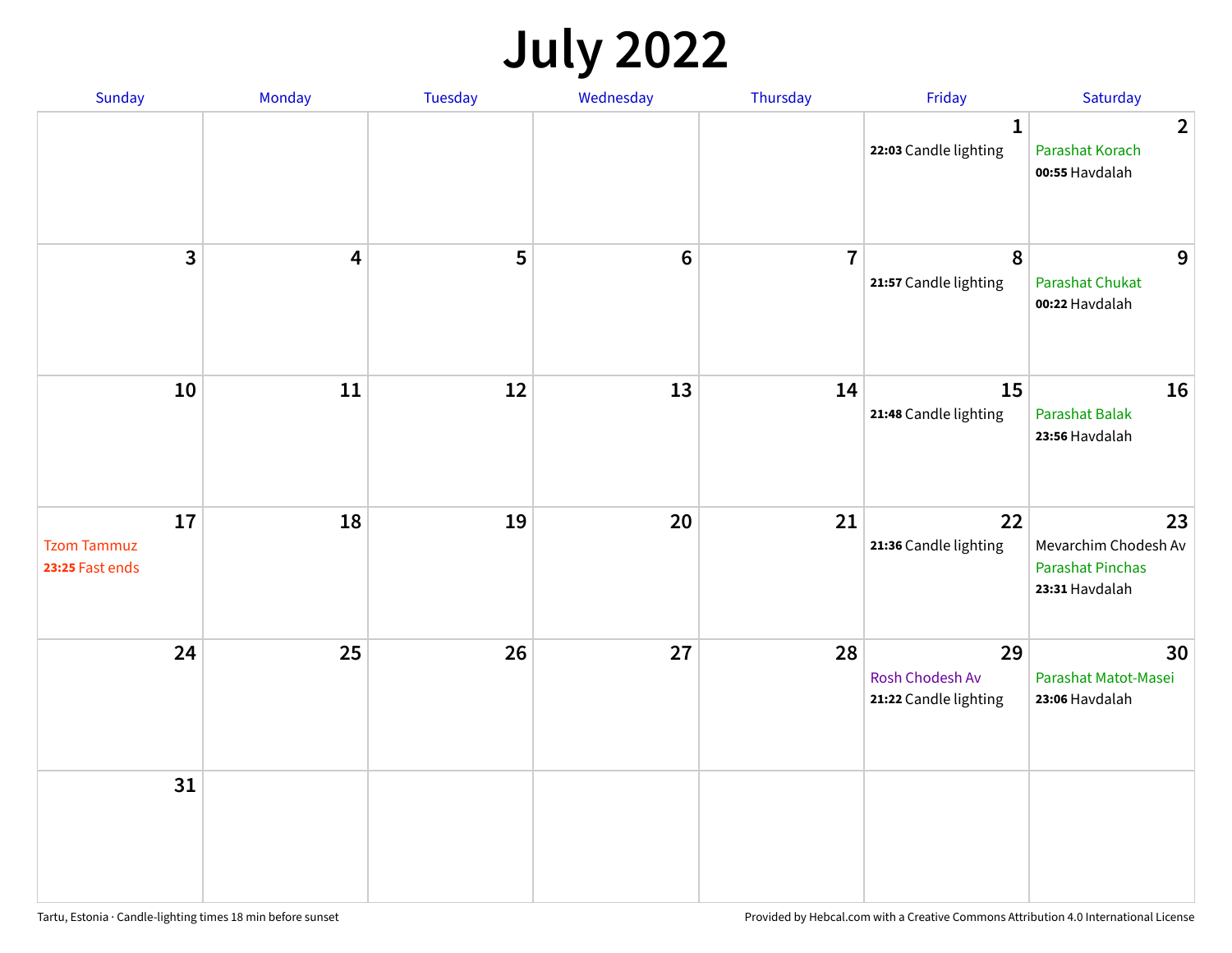# **August 2022**

| Sunday                                                      | Monday       | Tuesday                 | Wednesday | Thursday | Friday                                 | Saturday                                                                                                                       |
|-------------------------------------------------------------|--------------|-------------------------|-----------|----------|----------------------------------------|--------------------------------------------------------------------------------------------------------------------------------|
|                                                             | $\mathbf{1}$ | $\overline{\mathbf{2}}$ | 3         | 4        | 5<br>21:06 Candle lighting             | $6\phantom{1}6$<br><b>Shabbat Chazon</b><br>21:22 Fast begins<br>Erev Tish'a B'Av<br><b>Parashat Devarim</b><br>22:43 Havdalah |
| $\overline{7}$<br>Tish'a B'Av (observed)<br>22:23 Fast ends | 8            | 9                       | 10        | 11       | 12<br>Tu B'Av<br>20:49 Candle lighting | 13<br><b>Shabbat Nachamu</b><br>Parashat Vaetchanan<br>22:19 Havdalah                                                          |
| 14                                                          | 15           | 16                      | 17        | 18       | 19<br>20:30 Candle lighting            | 20<br>Mevarchim Chodesh Elul<br><b>Parashat Eikev</b><br>21:56 Havdalah                                                        |
| 21                                                          | 22           | 23                      | 24        | 25       | 26<br>20:11 Candle lighting            | 27<br><b>Rosh Chodesh Elul</b><br>Parashat Re'eh<br>21:33 Havdalah                                                             |
| 28<br>Rosh Hashana LaBehemot<br>Rosh Chodesh Elul           | 29           | 30                      | 31        |          |                                        |                                                                                                                                |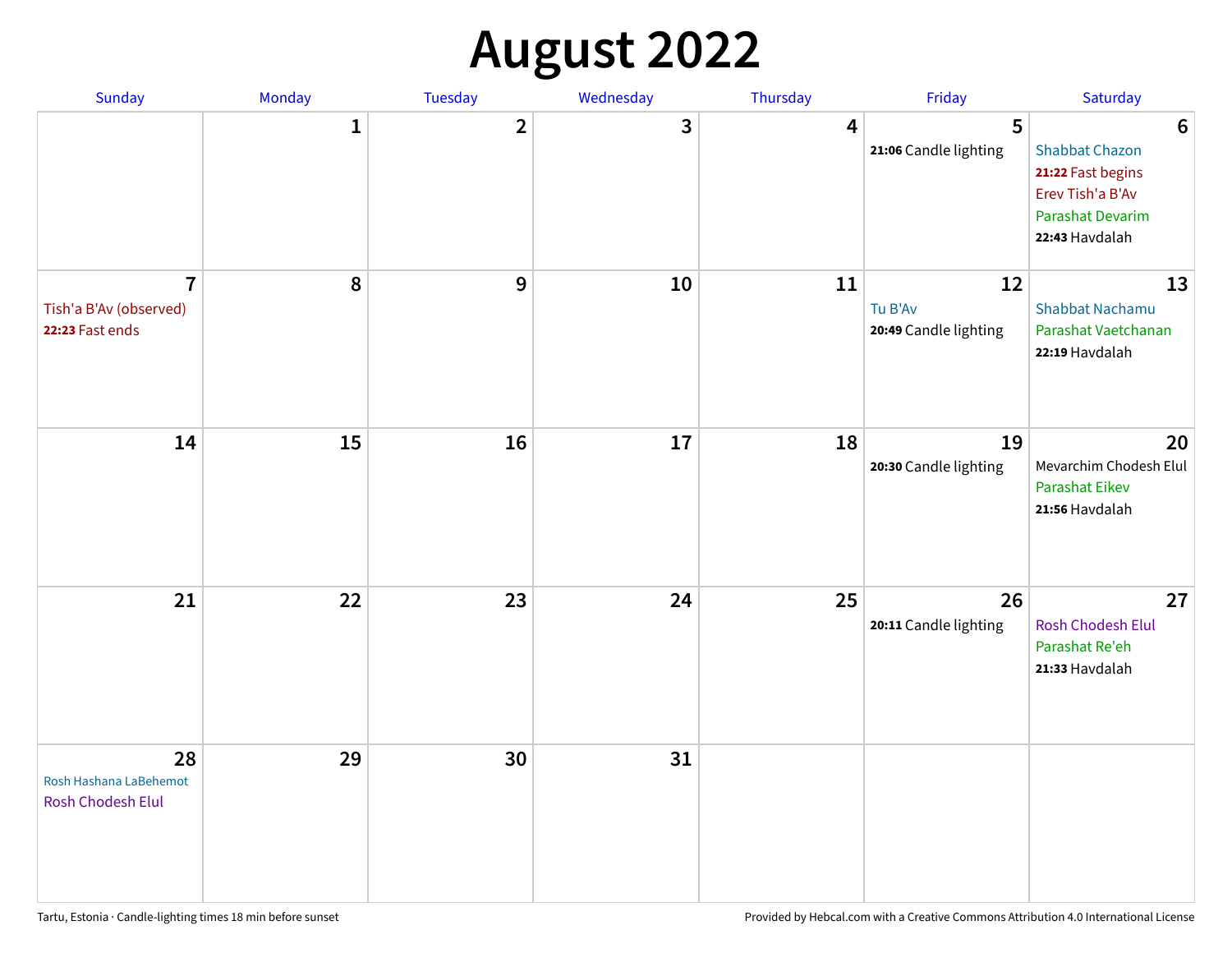## **September 2022**

| Sunday                                           | Monday                                           | <b>Tuesday</b>                                 | Wednesday                                                          | Thursday    | Friday                                  | Saturday                                                  |
|--------------------------------------------------|--------------------------------------------------|------------------------------------------------|--------------------------------------------------------------------|-------------|-----------------------------------------|-----------------------------------------------------------|
|                                                  |                                                  |                                                |                                                                    | $\mathbf 1$ | $\overline{2}$<br>19:52 Candle lighting | 3<br><b>Parashat Shoftim</b><br>21:11 Havdalah            |
| $\overline{\mathbf{4}}$                          | 5                                                | $6\phantom{1}6$                                | $\overline{7}$                                                     | 8           | 9<br>19:32 Candle lighting              | 10<br>Parashat Ki Teitzei<br>20:49 Havdalah               |
| 11                                               | 12                                               | 13                                             | 14                                                                 | 15          | 16<br>19:12 Candle lighting             | 17<br>Leil Selichot<br>Parashat Ki Tavo<br>20:27 Havdalah |
| 18                                               | 19                                               | 20                                             | 21                                                                 | 22          | 23<br>18:52 Candle lighting             | 24<br>Parashat Nitzavim<br>20:06 Havdalah                 |
| 25<br>Erev Rosh Hashana<br>18:46 Candle lighting | 26<br>Rosh Hashana 5783<br>20:00 Candle lighting | 27<br><b>Rosh Hashana II</b><br>19:57 Havdalah | 28<br>05:11 Fast begins<br><b>Tzom Gedaliah</b><br>19:44 Fast ends | 29          | 30<br>18:32 Candle lighting             |                                                           |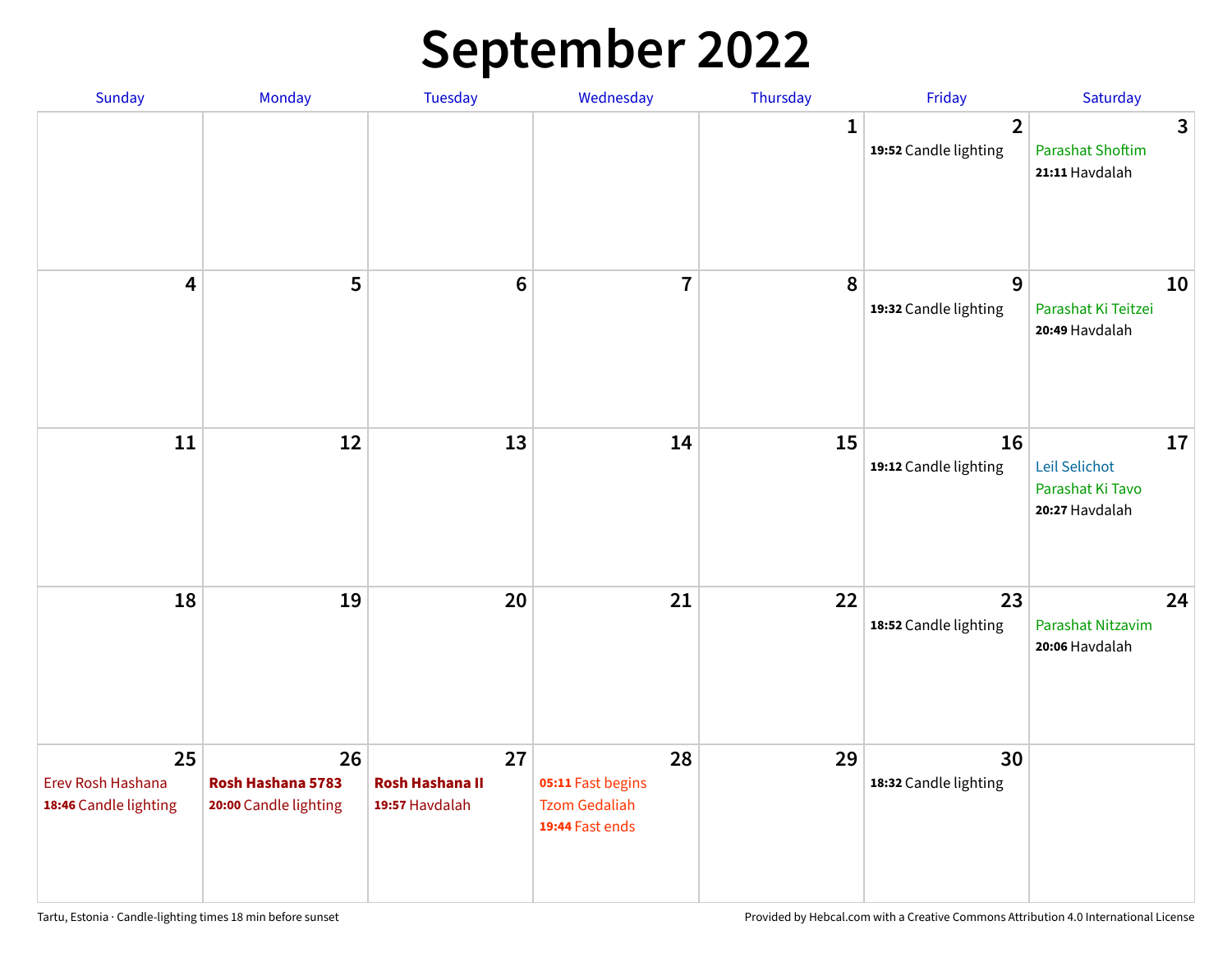## **October 2022**

| <b>Sunday</b>                                            | <b>Monday</b>                                        | <b>Tuesday</b>                                                    | Wednesday                                | Thursday               | Friday                                         | Saturday                                                                |
|----------------------------------------------------------|------------------------------------------------------|-------------------------------------------------------------------|------------------------------------------|------------------------|------------------------------------------------|-------------------------------------------------------------------------|
|                                                          |                                                      |                                                                   |                                          |                        |                                                | 1<br><b>Shabbat Shuva</b><br>Parashat Vayeilech<br>19:46 Havdalah       |
| $\overline{2}$                                           | $\overline{\mathbf{3}}$                              | $\overline{4}$<br><b>Erev Yom Kippur</b><br>18:20 Candle lighting | 5<br><b>Yom Kippur</b><br>19:34 Havdalah | 6                      | $\overline{7}$<br>18:12 Candle lighting        | 8<br>Parashat Ha'Azinu<br>19:26 Havdalah                                |
| 9<br><b>Erev Sukkot</b><br>18:06 Candle lighting         | 10<br><b>Sukkot I</b><br>19:21 Candle lighting       | 11<br><b>Sukkot II</b><br>19:18 Havdalah                          | 12<br>Sukkot III (CH"M)                  | 13<br>Sukkot IV (CH"M) | 14<br>Sukkot V (CH"M)<br>17:52 Candle lighting | 15<br>Sukkot VI (CH"M)<br>19:07 Havdalah                                |
| 16<br>Sukkot VII (Hoshana Raba)<br>17:47 Candle lighting | 17<br><b>Shmini Atzeret</b><br>19:02 Candle lighting | 18<br><b>Simchat Torah</b><br>19:00 Havdalah                      | 19                                       | 20                     | 21<br>17:34 Candle lighting                    | 22<br>Mevarchim Chodesh Cheshvan<br>Parashat Bereshit<br>18:50 Havdalah |
| 23                                                       | 24                                                   | 25<br>Rosh Chodesh Cheshvan                                       | 26<br>Rosh Chodesh Cheshvan              | 27                     | 28<br>17:15 Candle lighting                    | 29<br><b>Parashat Noach</b><br>18:33 Havdalah                           |
| 30                                                       | 31                                                   |                                                                   |                                          |                        |                                                |                                                                         |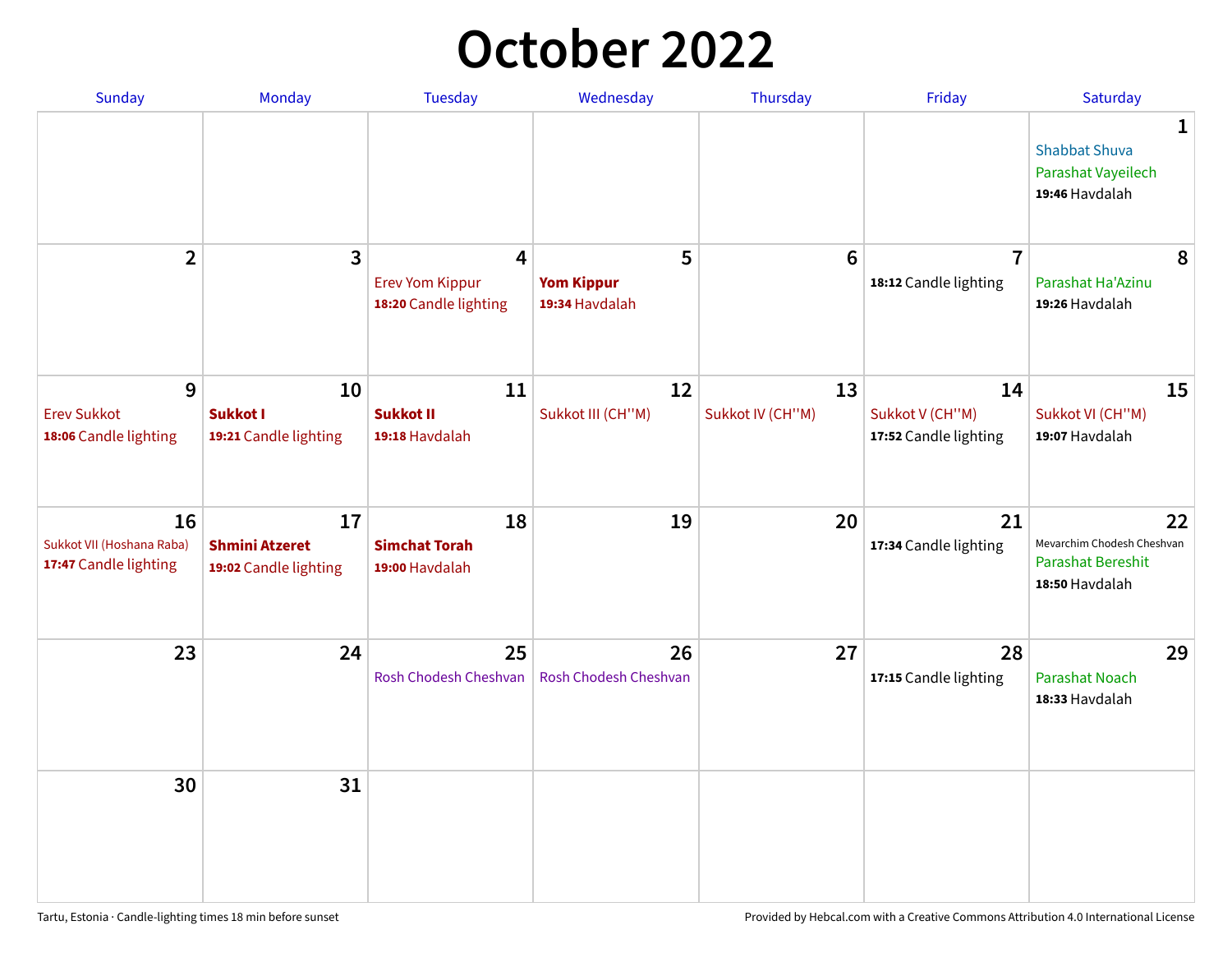#### **November 2022**

| Sunday  | Monday         | Tuesday                             | Wednesday    | Thursday                  | Friday                                             | Saturday                                                                 |
|---------|----------------|-------------------------------------|--------------|---------------------------|----------------------------------------------------|--------------------------------------------------------------------------|
|         |                | 1<br>Yom HaAliyah School Observance | $\mathbf{2}$ | 3                         | $\overline{\mathbf{4}}$<br>15:59 Candle lighting   | $5\phantom{1}$<br>Parashat Lech-Lecha<br>17:18 Havdalah                  |
| $\bf 6$ | $\overline{7}$ | 8                                   | $\mathbf 9$  | 10                        | 11<br>15:43 Candle lighting                        | 12<br>Parashat Vayera<br>17:05 Havdalah                                  |
| 13      | 14             | 15                                  | 16           | $17\,$                    | 18<br>15:29 Candle lighting                        | 19<br>Mevarchim Chodesh Kislev<br>Parashat Chayei Sara<br>16:54 Havdalah |
| 20      | 21             | 22                                  | 23<br>Sigd   | 24<br>Rosh Chodesh Kislev | 25<br>Rosh Chodesh Kislev<br>15:18 Candle lighting | 26<br><b>Parashat Toldot</b><br>16:45 Havdalah                           |
| 27      | 28             | 29                                  | 30           |                           |                                                    |                                                                          |